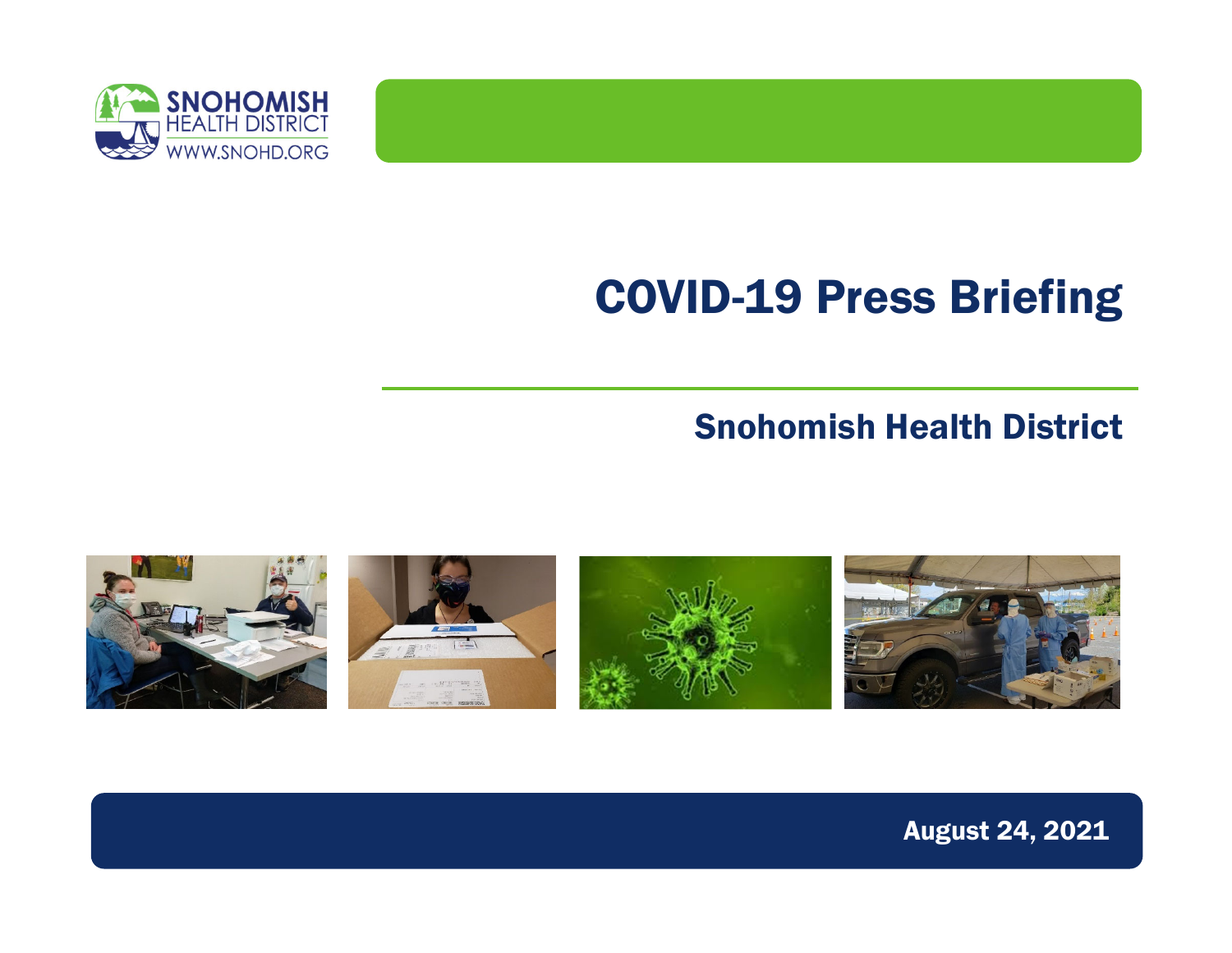### COVID-19 Weekly Case Counts

**Snohomish County COVID-19 Cases by Report Week** 



Through August 21, 2021

Snohomish Health District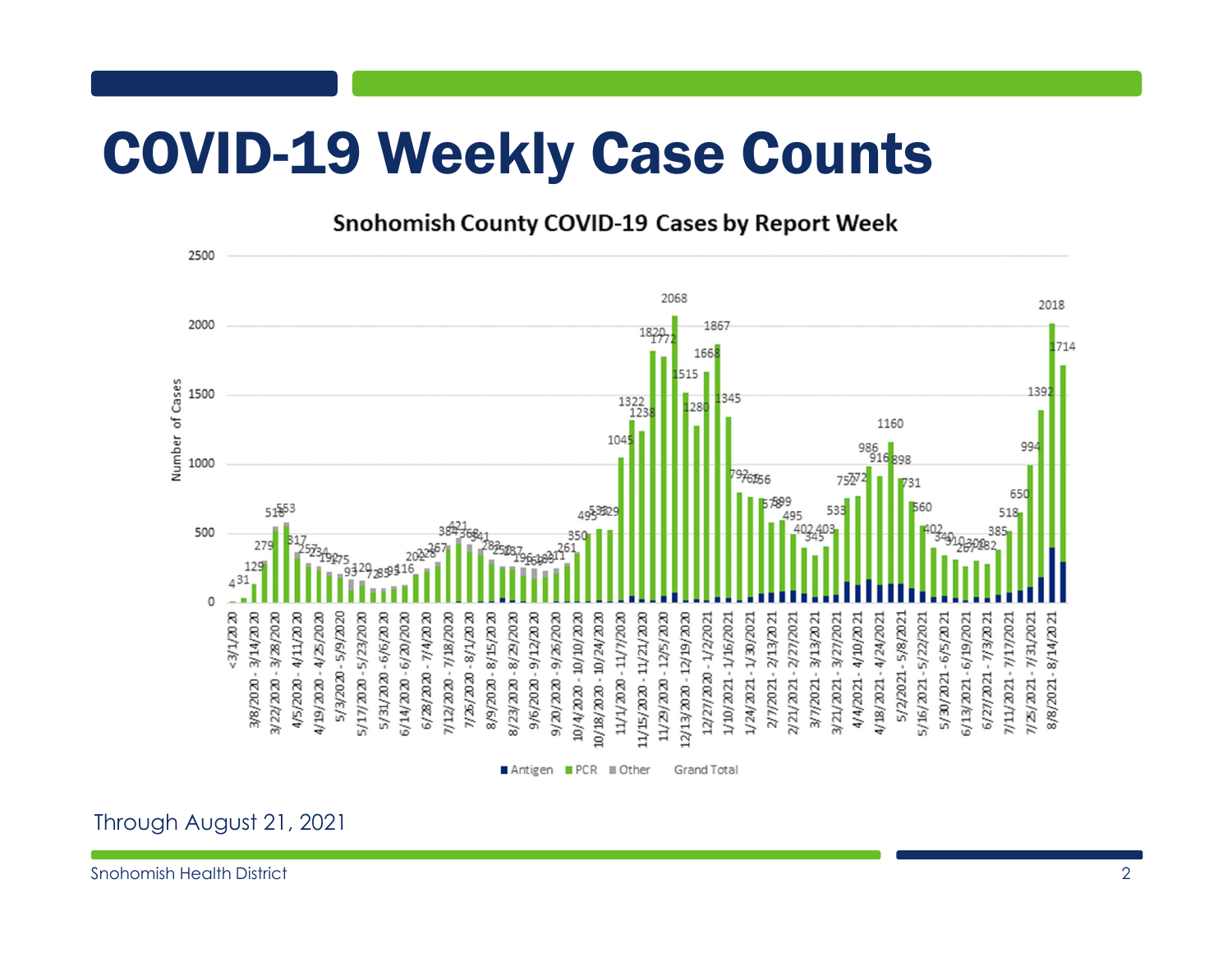### COVID-19 Rolling 2-week Case Rate



Snohomish County COVID-19 Case Rates per 100,000 for 2-week Rolling Periods

Through August 21, 2021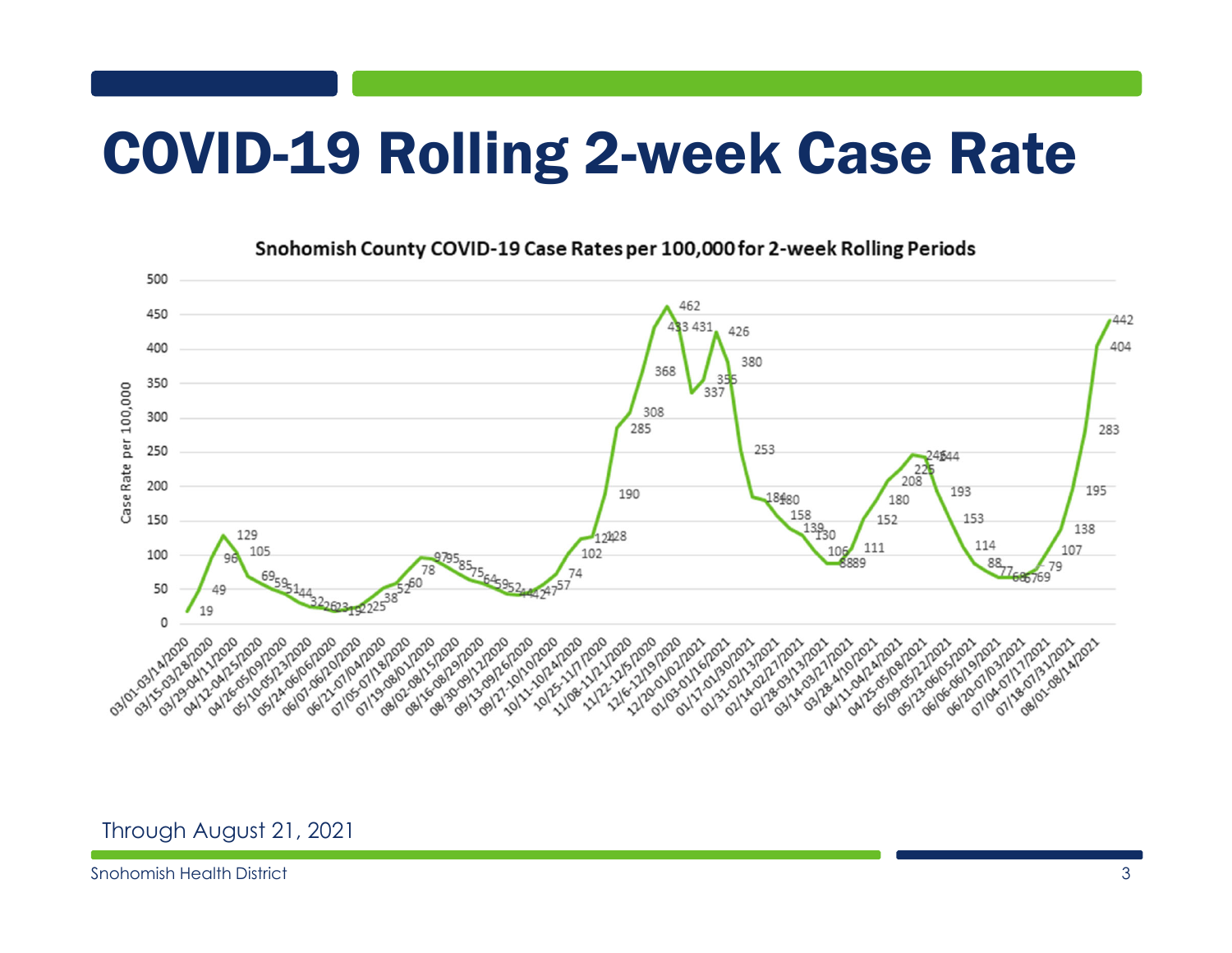### COVID-19 Hospitalizations

- Contributing factors
	- Pre-existing surge in demand for non-elective acute care
	- COVID surge
	- Staffing shortages
- Response
	- Masking
	- Vaccination
	- Health care system coordination (DMCC, WMCC)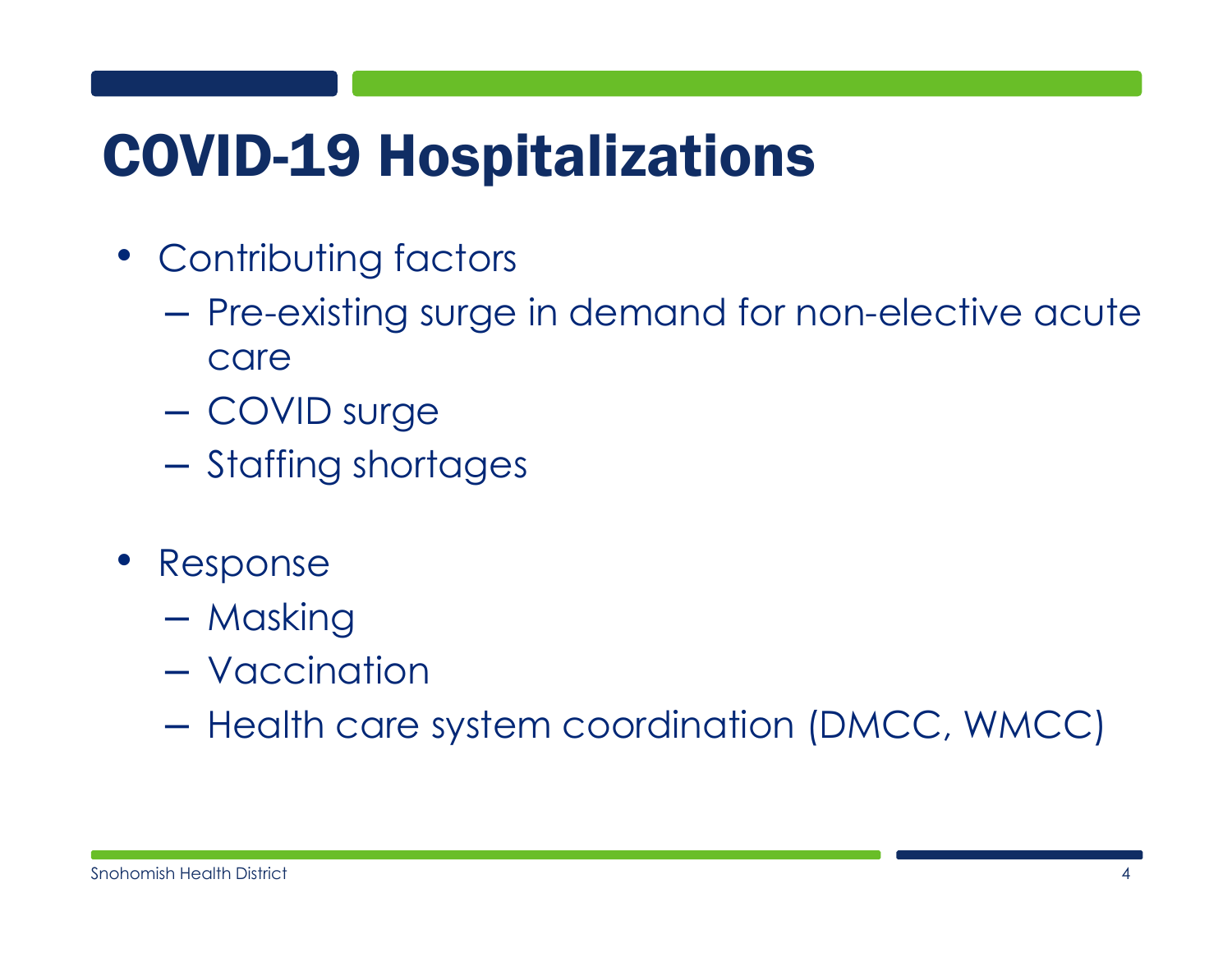### Delta Strain



*Source: WA DOH 2021*

Snohomish Health District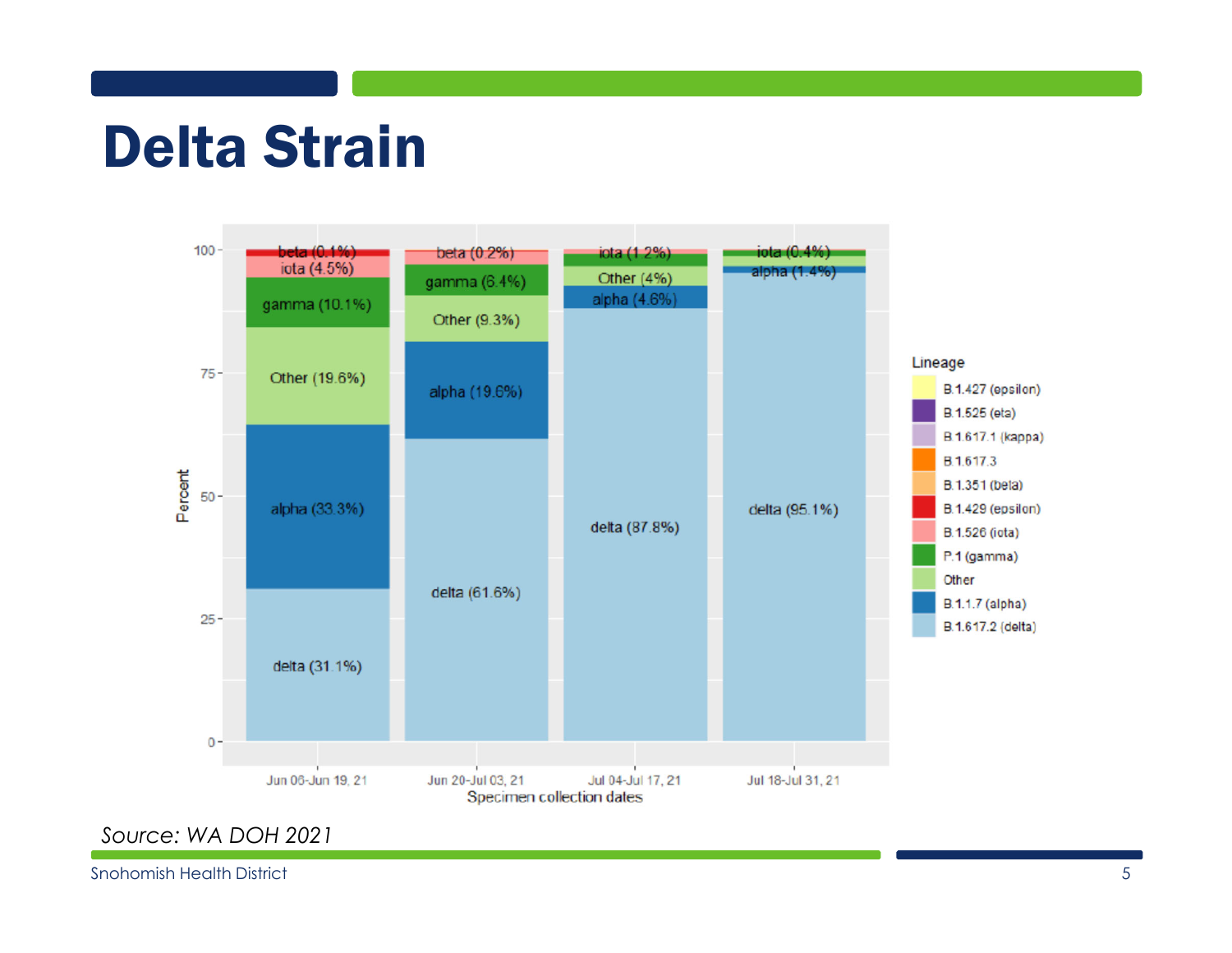# Incomplete Vaccination Coverage

- **1-of-4 eligible (209K) have not started**
- 124K children <12 years not eligible
- 333K (40% of total pop.) unvaccinated

| <b>Measure</b>                      | <b>Vaccines</b><br><b>Given</b><br><b>August 11-17</b> | <b>Total</b> | % of total<br>population | $%$ 212 years |
|-------------------------------------|--------------------------------------------------------|--------------|--------------------------|---------------|
| <b>People started vaccination</b>   | 5,600                                                  | 44K          | 5%                       | 6%            |
| <b>People completely vaccinated</b> | 4,160                                                  | 454K         | 55%                      | 64%           |
|                                     | 10,760                                                 |              |                          |               |
| 212 years, not started              |                                                        | 209K         | 25%                      | 30%           |
| <12 years, not yet eligible         |                                                        | 124K         | 15%                      | --            |
| <b>Totals</b>                       |                                                        | 831K         | 100%                     | 100%          |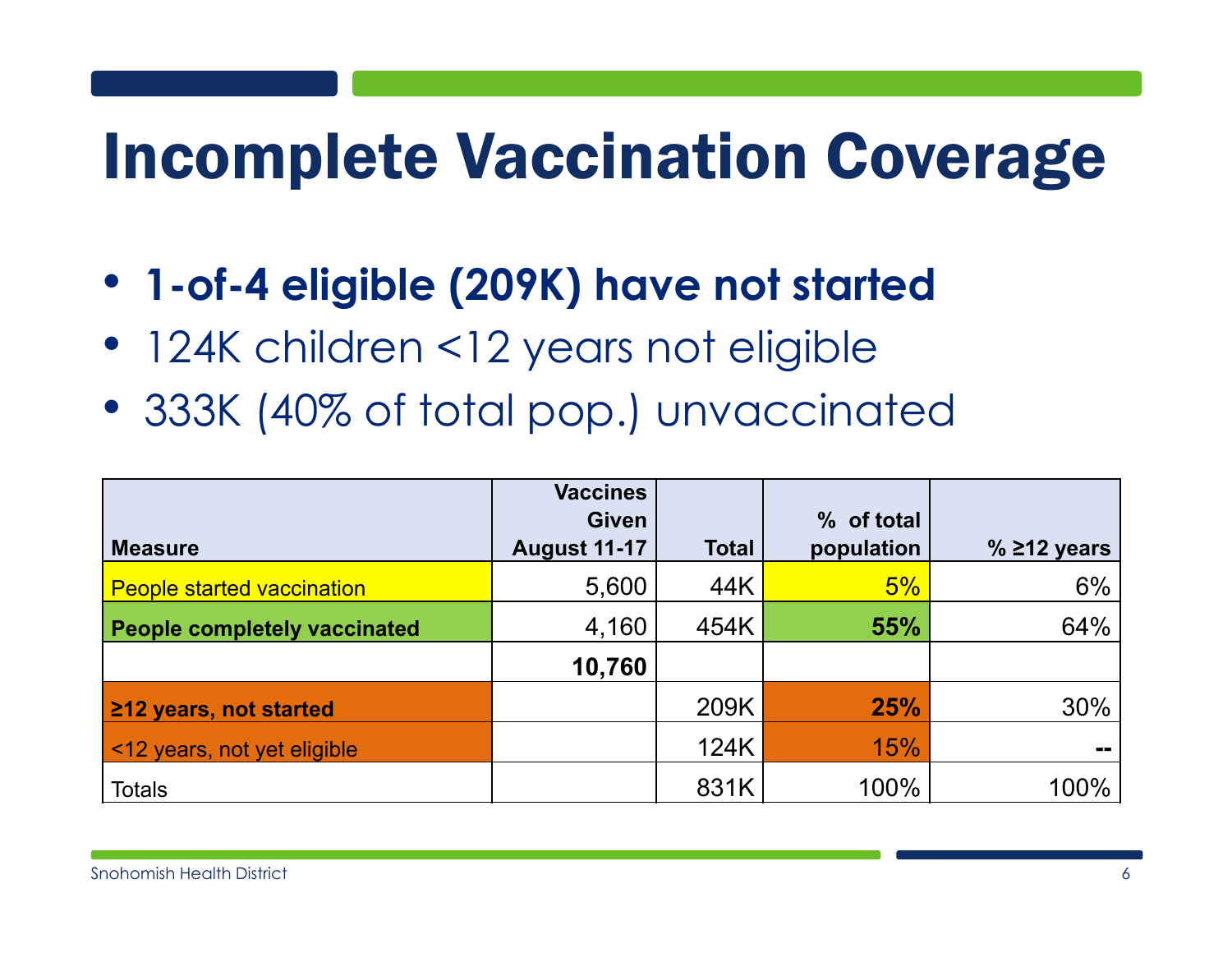### Vaccine Protection: Reported Cases

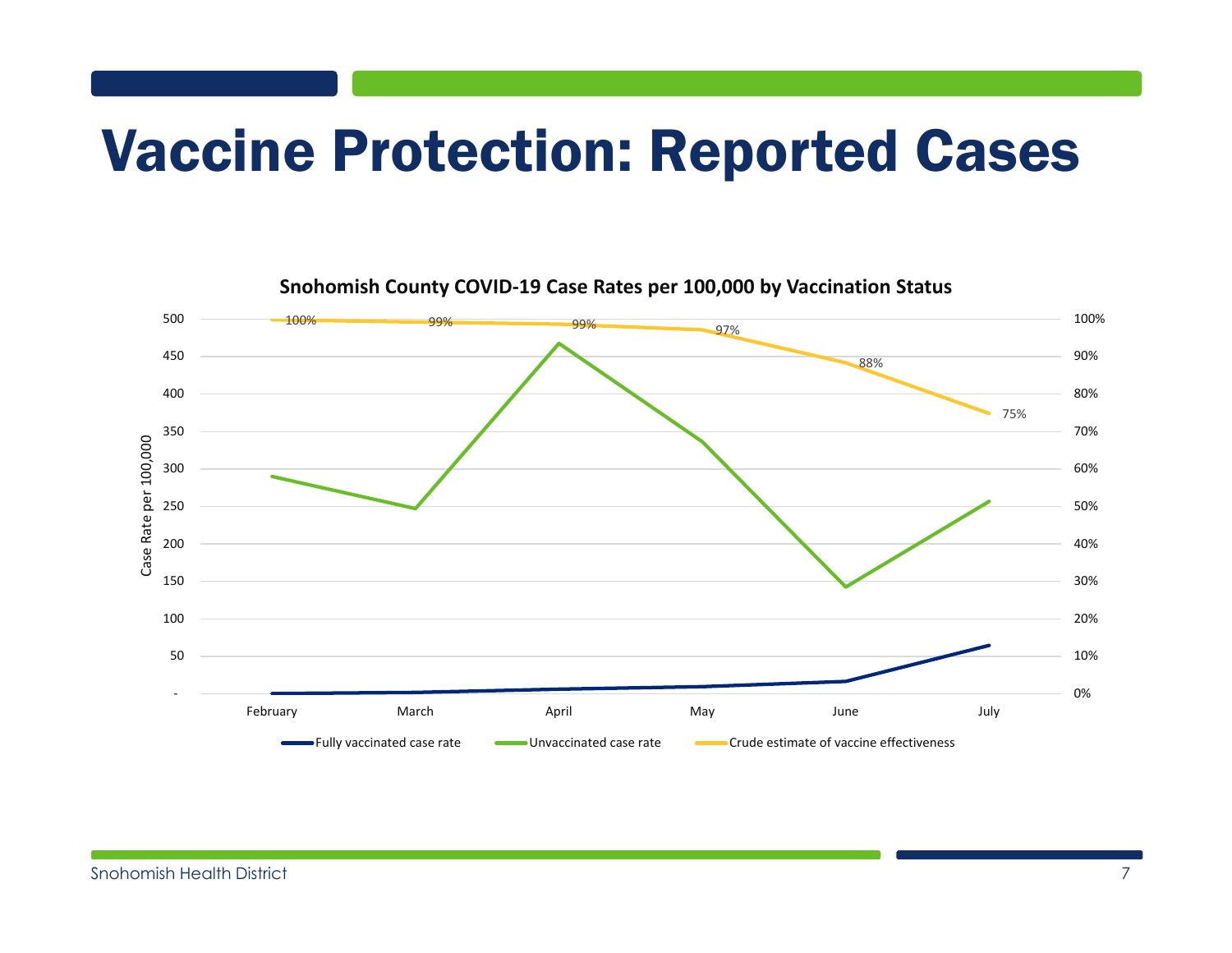### Vaccine Protection: Hospitalization

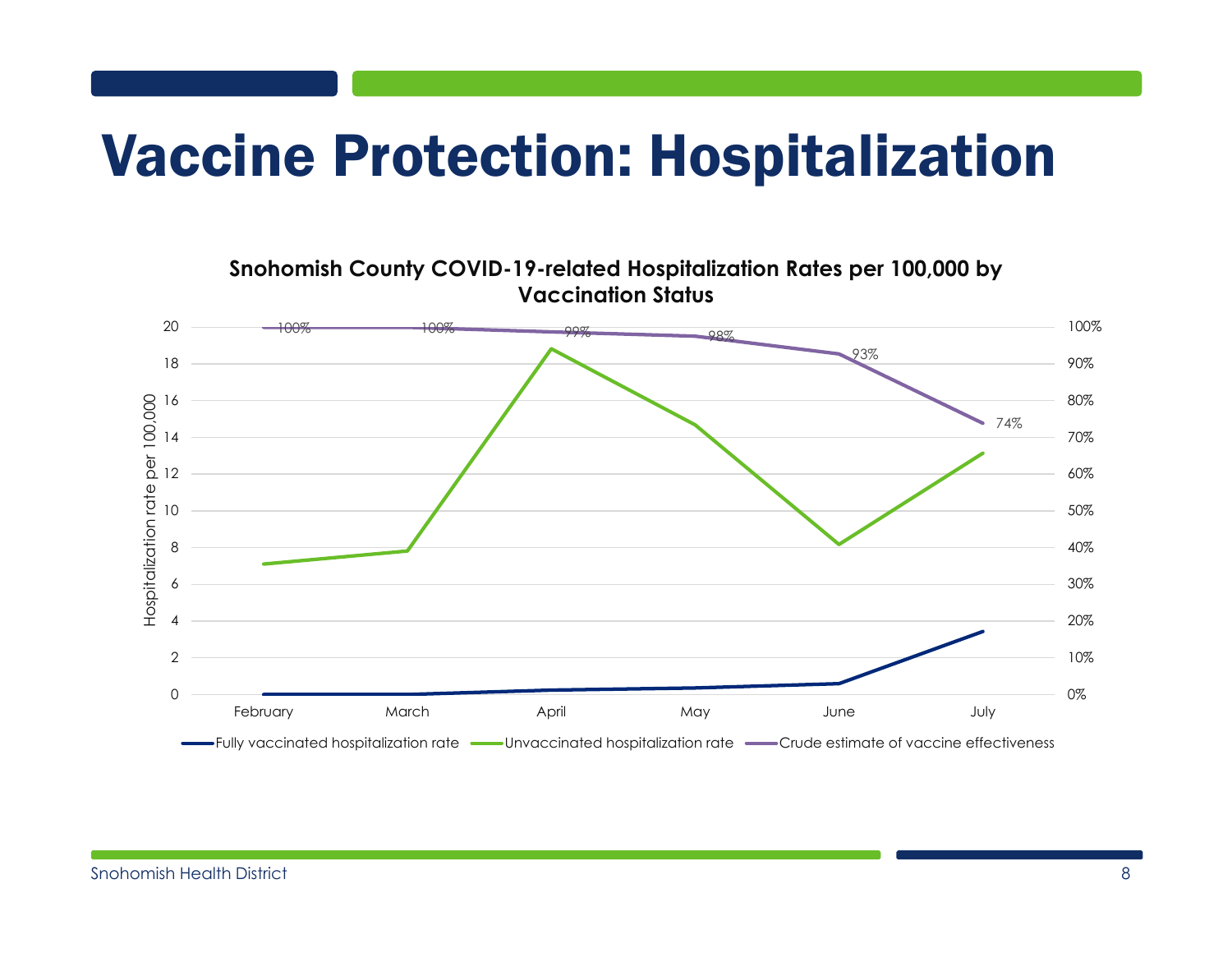## Vaccine Protection

- Contributing factors to apparent decline in effectiveness
	- **Line Community** Delta variant (change in target of vaccine)
	- **Line Community**  $-$  Time since vaccination (waning immunity)
	- **Line Community**  Vaccinated people are more likely to be older and older folks are at higher risk for serious disease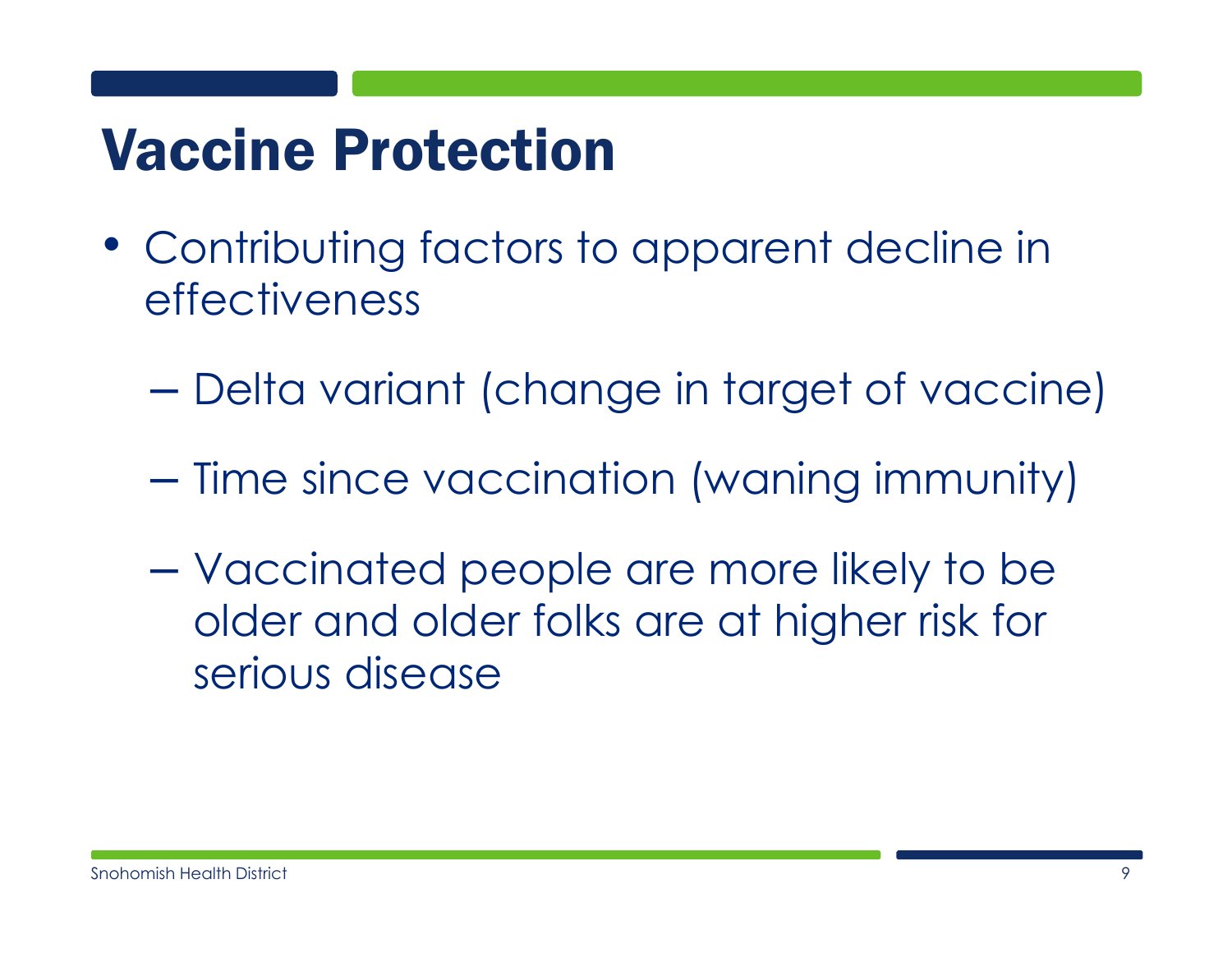#### Boosters Ahead? Probably, but not yet

- Purpose: re-stimulate immune system after waning of immunity over time
- Federal medical leadership's vision:
	- *8 months after last dose of initial series*
	- *Planning for start-up in late September*
	- *Front loads health care workers, long-term care and other seniors*
- But first: awaiting FDA authorization and CDC ACIP recommendations for use after review of supporting evidence
- ACIP meeting next week (Aug 30-31) may address this